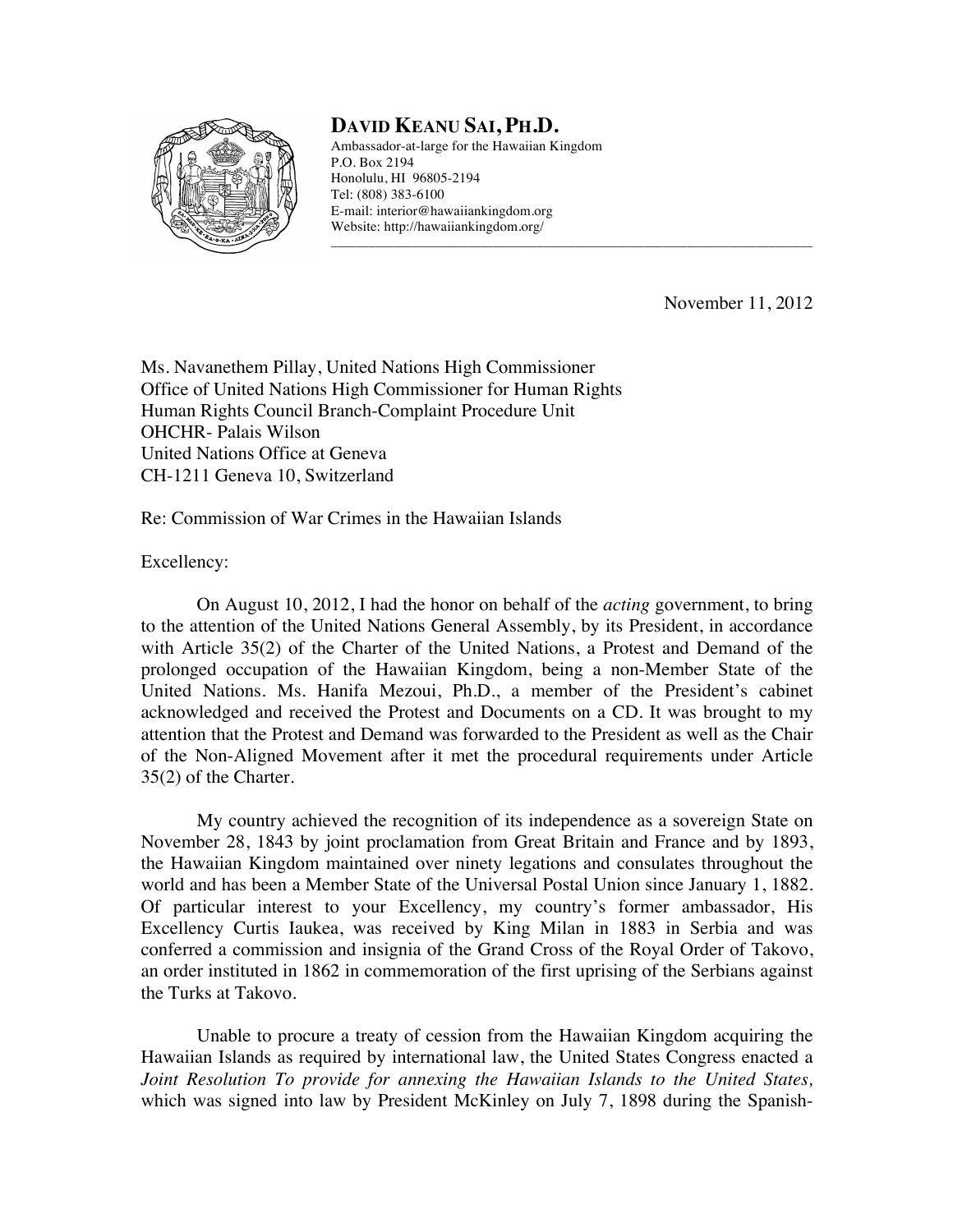American War as a war measure. The Hawaiian Kingdom came under military occupation on August 12, 1898 at the height of the Spanish-American War, and the occupation was justified by the United States as a military necessity in order to reinforce and supply the troops that have been occupying the Spanish colonies of Guam and the Philippines since May 1, 1898. Following the close of the Spanish-American War by the 1898 Treaty of Paris, U.S. troops remained in the Hawaiian Islands and continued its illegal occupation to date in violation of the 1893 *Lili'uokalani assignment* and *Agreement restoration*, being international compacts established through *exchange of notes*, the 1907 Hague Convention, IV, and the 1949 Geneva Convention, IV.

Usurping Hawaiian sovereignty, United States President McKinley signed into United States law *An Act To provide a government for the Territory of Hawai'i* on April 30, 1900; and on March 18, 1959, United States President Eisenhower signed into United States law *An Act To provide for the admission of the State of Hawai'i into the Union*. The State of Hawai'i government, established by an Act of Congress, is a usurpation of sovereignty during occupation and therefore not only illegal but also is a war crime.

I also had the honor of serving as Agent for the *acting* Government of the Hawaiian Kingdom in arbitral proceedings before the Permanent Court of Arbitration, *Larsen v. Hawaiian Kingdom*, 119 International Law Reports 566 (2001).<sup>1</sup> The Arbitral Tribunal in the *Larsen* arbitration comprised of Professor James Crawford, SC, Presiding Arbitrator, who at the same time was a member of the United Nations International Law Commission and *Special Rapporteur* on State Responsibility (1997-2001); Professor Christopher Greenwood, QC, Associate Arbitrator, who now serves as a Judge on the International Court of Justice since February 6, 2009; and Gavan Griffith, QC, Associate Arbitrator, who served as former Solicitor General for Australia. The jurisdictional basis of the Permanent Court of Arbitration in *Larsen v. Hawaiian Kingdom* was a dispute between a State and a private person. I also served as Agent for the *acting* Government when I filed a Complaint against the United States of America with the United Nations Security Council on July 5, 2001, under the Presidency of China.<sup>2</sup>

The Hawaiian Kingdom will withdraw States from this Protest and Demand, with the exception of the United States of America, when said States shall declare, whether individually or collectively, that they will not recognize as lawful the United States of America's presence and authority within the territory, territorial seas, exclusive economic zone and airspace of the Hawaiian Kingdom according to Article 41(2), *Responsibility of States for International Wrongful Acts* (2001), excepting the United States' temporary and limited authority vested by virtue of the 1893 *Lili'uokalani assignment*, Article 43 of the 1907 Hague Convention, IV, and international law.

<sup>&</sup>lt;sup>1</sup> Bederman & Hilbert, "Arbitration—UNCITRAL Rules—justiciability and indispensable third parties legal status of Hawai'i," 95 *American Journal of International Law* 927-933 (2001).

<sup>&</sup>lt;sup>2</sup> Patrick Dumberry, "The Hawaiian Kingdom Arbitration Case and the Unsettled Question of the Hawaiian Kingdom's Claim to Continue as an Independent State under International Law," 2(1) *Chinese Journal of International Law* 655-684 (2002); and David Keanu Sai, "A Slippery Path towards Hawaiian Indigeneity: An Analysis and Comparison between Hawaiian State Sovereignty and Hawaiian Indigeneity and its Use and Practice in Hawai'i today," 10 *Journal of Law and Social Challenges* 68-133 (Fall 2008).